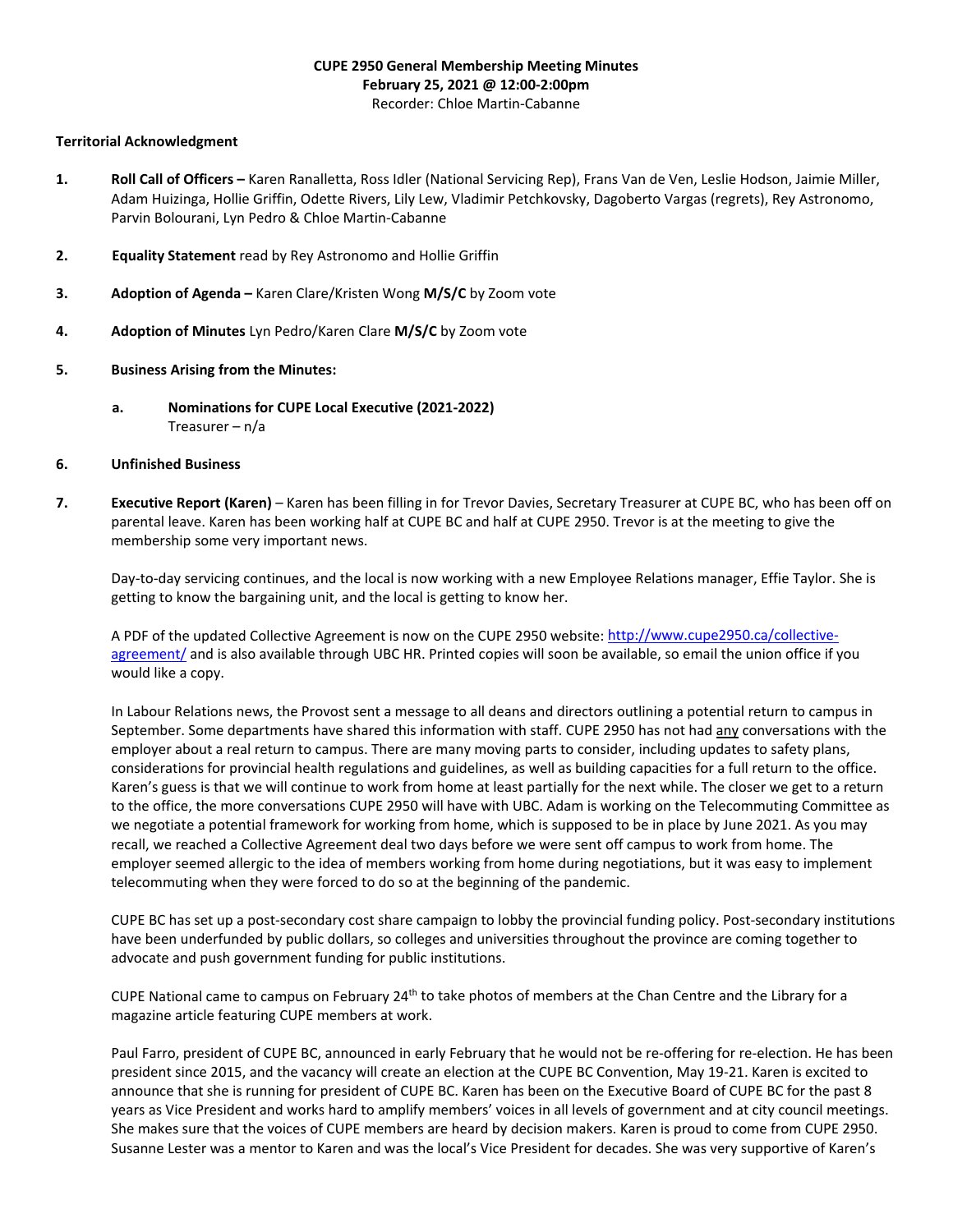role in the union and pushed Karen to take on more. Karen is proud to run for president of CUPE BC in Susanne's memory. It's scary, but she knows that she has had the support of the local for a long time. The members of CUPE 2950 make her proud. This will hopefully be the first time in 25 years that a woman will be president of CUPE BC. Karen has invited her friend Trevor Davies to speak to the membership, as they will run as a team, Trevor running for re-election as Secretary Treasurer of CUPE BC. They have worked together for eight years on the Executive Board. Trevor is a great advocate for workers and his financial stewardship of CUPE BC has positioned the union to be in a good place to combat any issues that members have with their employers.

**8. Business Agent's Report (Frans) –** It is not my role to get involved with CUPE politics, but I have worked for Karen for some time in her role as President and on the Executive. She is coming from the right place. I don't think that I have worked with anyone who has so much time for individual members. She cares about people. CUPE BC will be well served.

In other news, servicing goes on. Karen alluded to the fact that the CUPE 2950 portfolio is moving from Korey Onyskevitch to Effie Taylor, who we met just recently. We had a wrap-up meeting to ease the crossover and take stock of outstanding issues. Some have been settled, others are moving forward, including two possible arbitrations. Jaimie will discuss the particulars.

An update on the Employee and Family Assistance Program (EFAP): CUPE 2950 used to pay 30% of the premium, but the employer has now taken on 100% of the costs for all employee groups. The focus of their work has been on personal issues, with anxiety leading the list rather than problems based strictly in the workplace. Our usage has been pretty good, but we have fallen behind other groups in the post-secondary sector. We will be getting a proposal from the employer to reinforce publicity and encourage members to make use of the benefit as part of servicing. We continue to recommend the program when appropriate. It is voluntary, confidential, and often members who have engaged with EFAP are happy they did so.

**9. Treasurer's Report** – A draft 2021 budget will be published on Monday, March 1st and presented at the March GMM for approval by our members.

## **10. Committee reports:**

a. **Grievance Committee (Jaimie) –** Our last grievance committee meeting was on February 4th. We are following up on getting Korey's attention, and now Effie's attention, on outstanding grievances. Korey was to remain involved in ongoing cases to the necessary extent, all other issues shift to Effie.

We have an ongoing Personal Protective Equipment (PPE) grievance for UBC not providing masks to members. This grievance has been going on since November. Employee Relations and HR is clear UBC is responsible for providing masks and other PPE to staff. We are still hearing from Health & Safety committees as well as individuals that the equipment is not being supplied by departments. We are working to figure out where the disconnect has occurred. Regarding the provided masks being too large – if the PPE doesn't fit, it is not being provided. Email the union office with your examples. Each individual experience is helpful to inform our case.

We had a grievance regarding unpaid O/T and shift differential. The O/T portion has been resolved, while the shift diff is still in progress. We are waiting to come to an agreement for staff.

The tuition waiver grievance is proceeding. The employer acknowledged what we have outlined. Staff are paying fees that we do not feel are appropriate given the language in the collective agreement. We will meet with the employer again to come to a better agreement about where the line is drawn on student fees.

The snow policy grievance has been going on for a couple years and is still unresolved… and it snowed this morning! We need to come up with a solid way forward so that when it snows again, we are not dealing with a situation where staff are coming into work many hours after students and faculty are told to stay home due to inclement weather.

Jed Cheng asked, "If it snows a lot, can't we just work remotely?" Jaimie answered that although most of us are working remotely, the grievance occurred in December 2019 (before the pandemic) when there was severely inclement weather. In Vancouver, this means traffic snarls and people stranded at UBC campus, which is at the top of a hill. If folks can make it to campus in inclement weather, they risk getting stuck there. The core of the grievance is that we have language for inclement weather in the collective agreement which was not followed by the employer. UBC acted briskly telling the students not to come to campus, but staff were an afterthought. We would like to change that.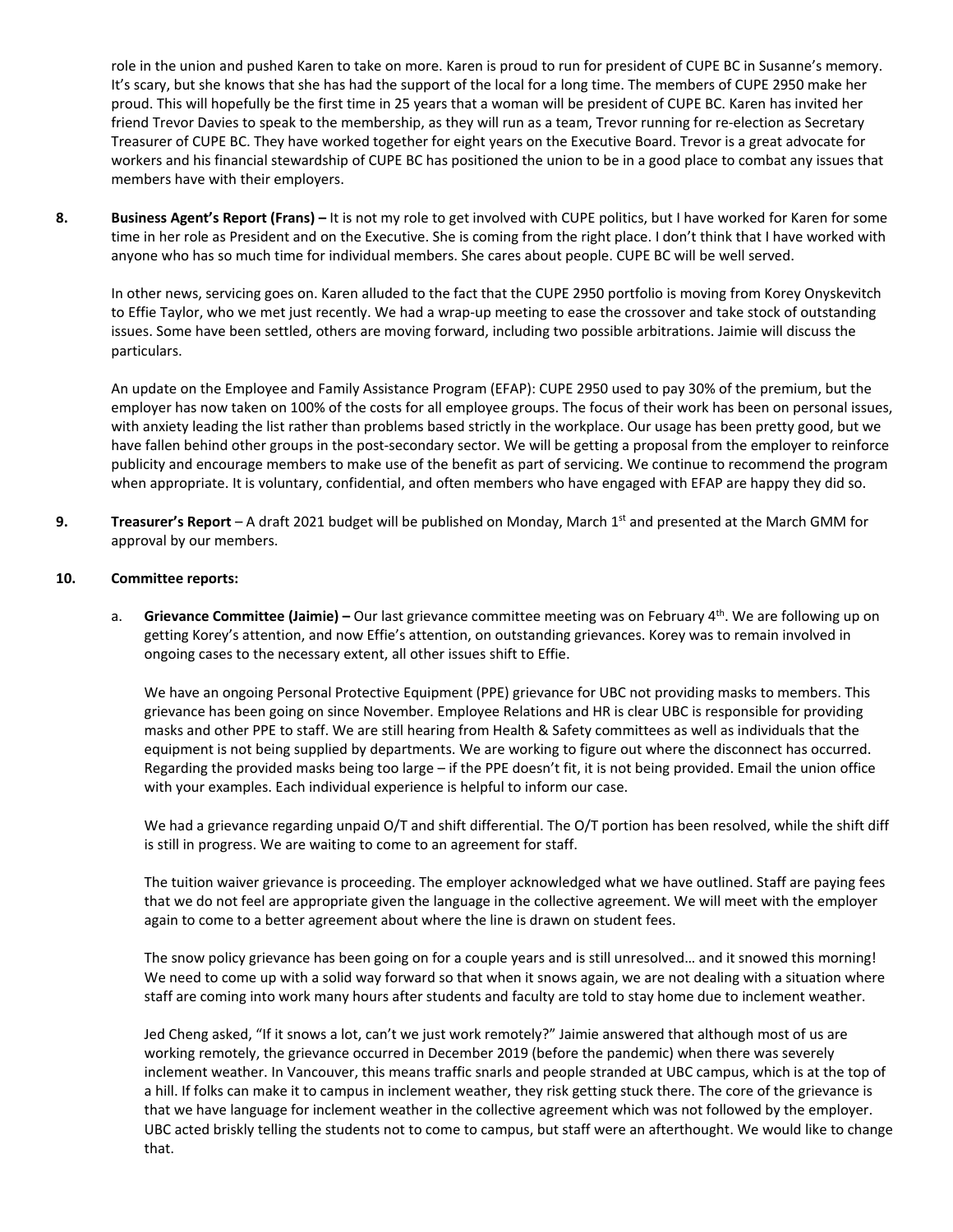Other grievances are being processed. We have no news on them.

b. **Contract Committee (Adam) –** We are coming up on a year since we signed our contract, which puts us two years into the three-year contract. We will see a 2% pay increase on April  $1<sup>st</sup>$ , then we'll be back to negotiating in 2022.

From someone who has used it, EFAP is a great resource full of people who know about a lot of things. It's not just counselling; these people can help you and direct you to different resources that would otherwise be difficult to find and access. It's a one-stop-shop to point you in the right direction. It's a very underutilized benefit, and I encourage you to check it out. Children and dependents are covered by EFAP, although they may not be listed in the program.

The telecommuting working group is still in progress. We will email those who expressed interest in joining. The last call for people to participate is Monday, March  $1<sup>st</sup>$ . In cases of inclement weather or emergencies, will you be sent home with the expectation that you will complete your work at home? What are the expectations? We need to work out the details.

A paper was recently published called "Higher Racism: The Case of the University of British Columbia – On the Wrong Side of History but the Wrong Side of Optics." It is about how UBC is addressing racism and gives a brutal, frank analysis of how managers are trying to control the optics of racism. Read it here: <https://ices.library.ubc.ca/index.php/workplace/article/view/186661>

## c. **Communications Committee (Dagoberto) –** n/a

d. **Diversity Committee (Odette) –** Thanks to Adam for mentioning the "Higher Racism" paper.

The Diversity Committee is currently preparing a list of resources that members can consult in the event that they are looking for help in matters of sexual violence, bullying and harassment. The list includes a link to EFAP. The committee is meeting on March  $4<sup>th</sup>$  in order to finalize and publish the list.

The committee is also working on a book club called the "Anything EDI Club". We will talk about important topics that are related to Equity, Diversity and Inclusion: books, movies, podcasts, talks and you can even bring your own experience to the meeting in a supportive environment. Two members have expressed interest in joining so far. The committee will discuss dates to meet once a month, likely on Wednesdays or Fridays for about an hour. We will send invitations and information to the membership when the dates are finalized.

A new book has been published called "Challenging Racist British Columbia." One of the seven authors of the book is a UBC PhD student. The book tells stories about people who have experienced racism while living, studying and working in BC. The book is available to read for free:<http://challengeracistbc.ca/>

e. **Chief Steward (Hollie) –** Payroll is working in the office and just got fancy UBC and CUPE 2950 masks with nosepiece adjustors and filters. Email Hollie or the Union Office to get a CUPE masks.

February 24<sup>th</sup> was Pink Shirt Day, a tradition that was started in Nova Scotia by two high school students. They campaigned to wear pink in sympathy for a Grade 9 boy who was bullied and harassed for wearing a pink shirt to school. The students distributed pink shirts to all the boys in the school, thus starting Pink Shirt Day. This shows that two people can change things and say no to bullying.

Reach out if you are interested in becoming a Shop Steward. If you want to know what shop stewards do, want to know more about the Collective Agreement and your rights, or if you have questions, give me a call.

f. **Job Evaluations (Rey)** – There are no current appeals for Job Evaluation. A reminder to keep tabs on your job description. If your job is changing, it is a good idea to review your job description to see what you were hired to do and compare it to what you are doing today. If your job does not match the description, review and discuss it with your manager to see what they think. If you have concerns and want to run it by the JE committee, send Rey and the union office an email.

A reminder since we're going to work from home for a few more months: remember to log off and unplug from work to have a distinct separation of personal and professional time. Don't work outside working hours. If you have a hard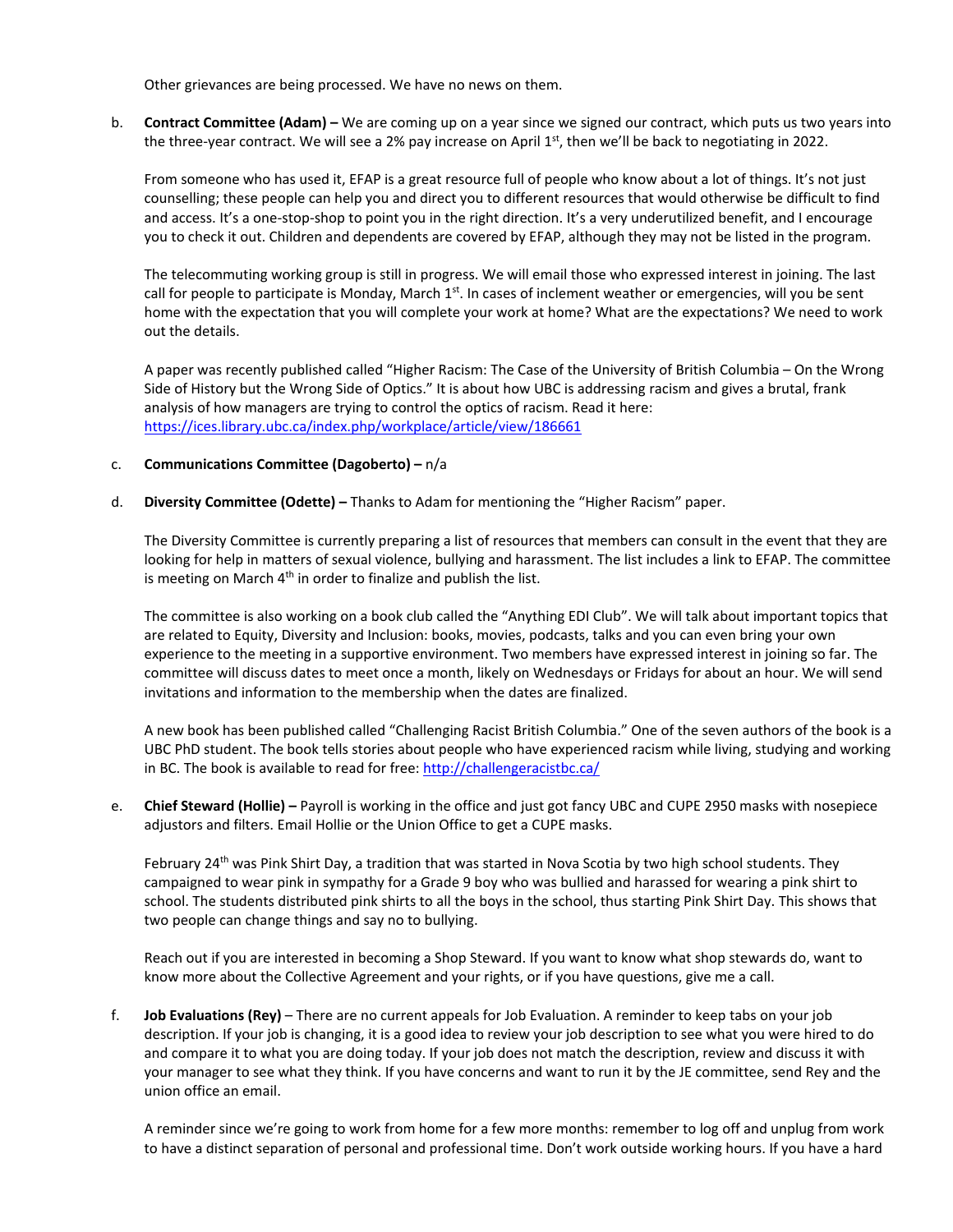time unplugging, focus on that. Work from home smartly.

g. **Education (Lily) –** We have had a number of lunch and learns hosted by Parvin's Health & Safety Committee, and one hosted on February 24th by the Education Committee. The next lunch & learn will be presented on March 30th by Nourish Cooking School, where there will be demonstrations of how to prepare healthy, quick and delicious meals for your family. We have had requests from members for a lunch & learn to discuss care for aging family members. We will have another about anxiety in children due to COVID. The UBC Parent Council is hosting a webinar tonight (Feb.  $25<sup>th</sup>$ ) about risky outdoor play during the pandemic.

We have 40% of our Professional Development funds available. The deadline to submit is Friday, March 5<sup>th</sup>.

h. **Health & Safety (Parvin) –** We are organizing webinars for members to attend, and have hosted two so far, one about stress management, the other about nutrition and health. The next webinar will be Yoga on March 9th. We are planning more sessions about lymph nodes, sleeping, posture and other workshops. Hope you can make it! We host the webinars during lunch, so grab a bite to eat and listen. If you have any other topics you would like to hear about, please get in touch.

If you have questions or concerns about health & safety in your department, email Parvin and the union office.

i. **Sergeant at Arms (Vladimir) –** The Young Worker's Caucus is moving along. We would like to write a mission statement for the website and want to formalize the organizational status of the caucus to see if it will be ad hoc or part of the executive committees list. We would like the union executive to provide us with a list of members and statistics regarding age groups if available. The exec is considering allocating money to the committee, for consideration in the March budget proposal. The YWC would like to cooperate with executive committees to attract young workers and start campaigning within the local.

A young worker is defined by the labour movement as someone who is aged 30 or under. The caucus would like to discuss whether the age limit should be pushed up to 35. This is a lightning rod discussion in the labour movement! Karen replied that we are open to discussions and thanks for connecting us with young workers and the VDLC.

#### **11. New Business**

#### **a. David Fleming – Build Seamless Childcare**

David Fleming is a good friend of the local. He is a CUPE National Rep based out of the CUPE BC regional office in Burnaby. He is a member, organizer and privatization coordinator for the BC Childcare Campaign. Many members will be familiar with CUPE's support for a universal affordable childcare program, an NDP campaign issue that has been supported and campaigned upon over the past two elections. The plan is supported by UBC, as well as municipalities and school districts throughout the province. The NDP was not in a position to make changes to childcare in their minority government, but now with a stable majority position, they are able to make the big changes necessary to implement universal childcare.

CUPE is working to promote universal affordable childcare at a provincial level. CUPE's view is that the K-12 education system is an ideal place to role out affordable expansion of childcare in locations that are accessible to families. The vision is for an E-12 system, or as Karen says "ECE to PhD!" Strategically, we are encouraging school districts to work with CUPE locals to expand before and after school care into a seamless model. School districts are the ideal place to roll out seamless childcare because they already employ CUPE members, who play a fundamental role in delivery of service by having the skills and interest which school districts can employ. School districts can move ahead quickly, as their existing infrastructure and spaces requires little capital expansion for childcare.

Check out our website[: https://www.buildseamlesschildcare.ca/](https://www.buildseamlesschildcare.ca/) to learn more about the campaign. The objective is that this is an active website in which you can enter your name and postal code to automatically generate a letter to school district trustees telling them that you support before and after school care for families in your community. We invite all members to do that! Another piece is to share the campaign on your social media platforms to help it grow organically, as people are more likely to engage with programs that their friends support rather than those that are advertised to them. Pushing the campaign in the right direction in the right places will transform our society into a just and equitable place.

Universal, affordable and accessible public childcare will predominantly lift women and give them equality in the